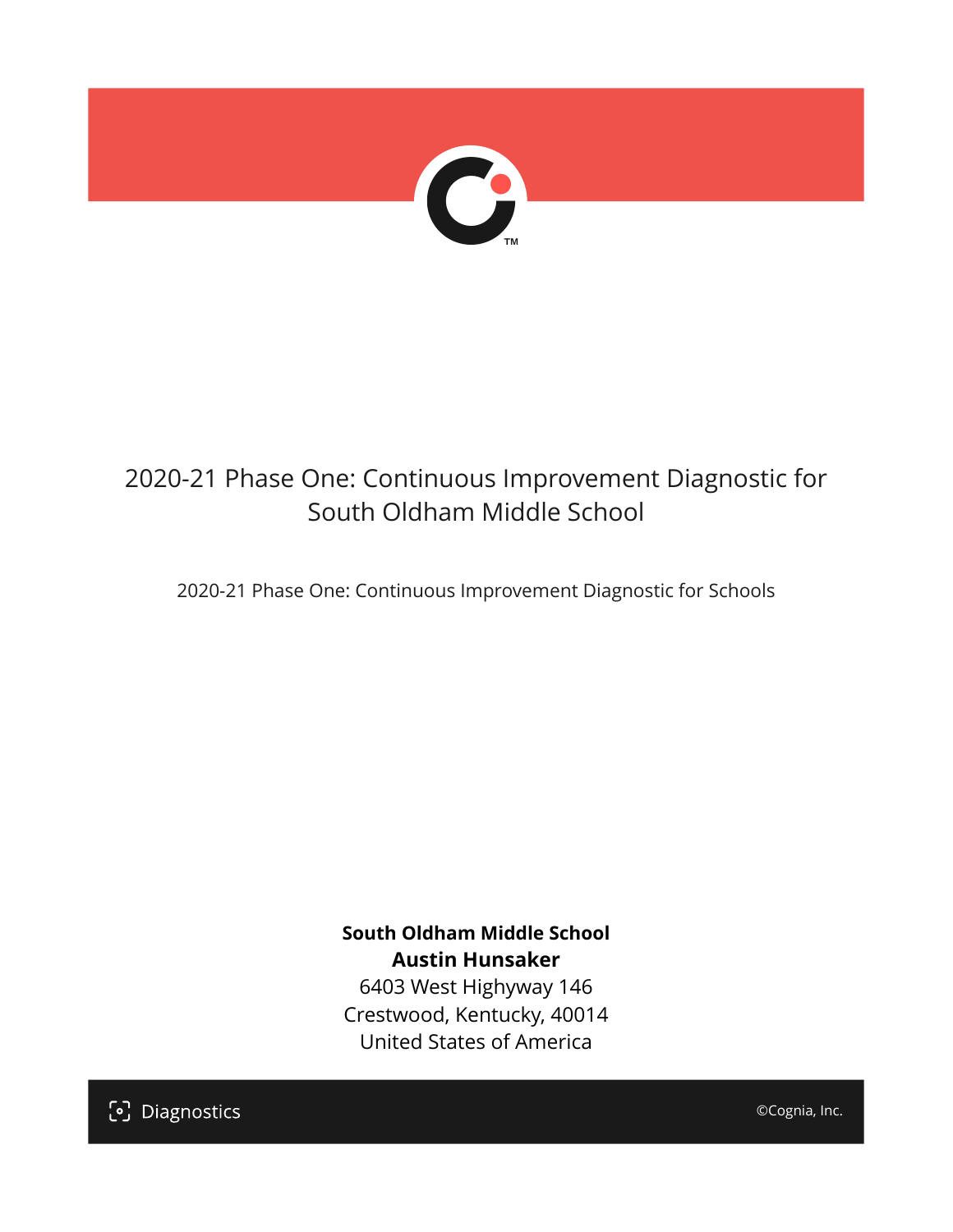2020-21 Phase One: Continuous Improvement Diagnostic for Schools - 2020-21 Phase One: Continuous Improvement Diagnostic for

South Oldham Middle School - Generated on 01/12/2021

South Oldham Middle School

#### **Table of Contents**

<u>[3](#page-2-0)</u> [2020-21 Phase One: Continuous Improvement Diagnostic for Schools](#page-2-0)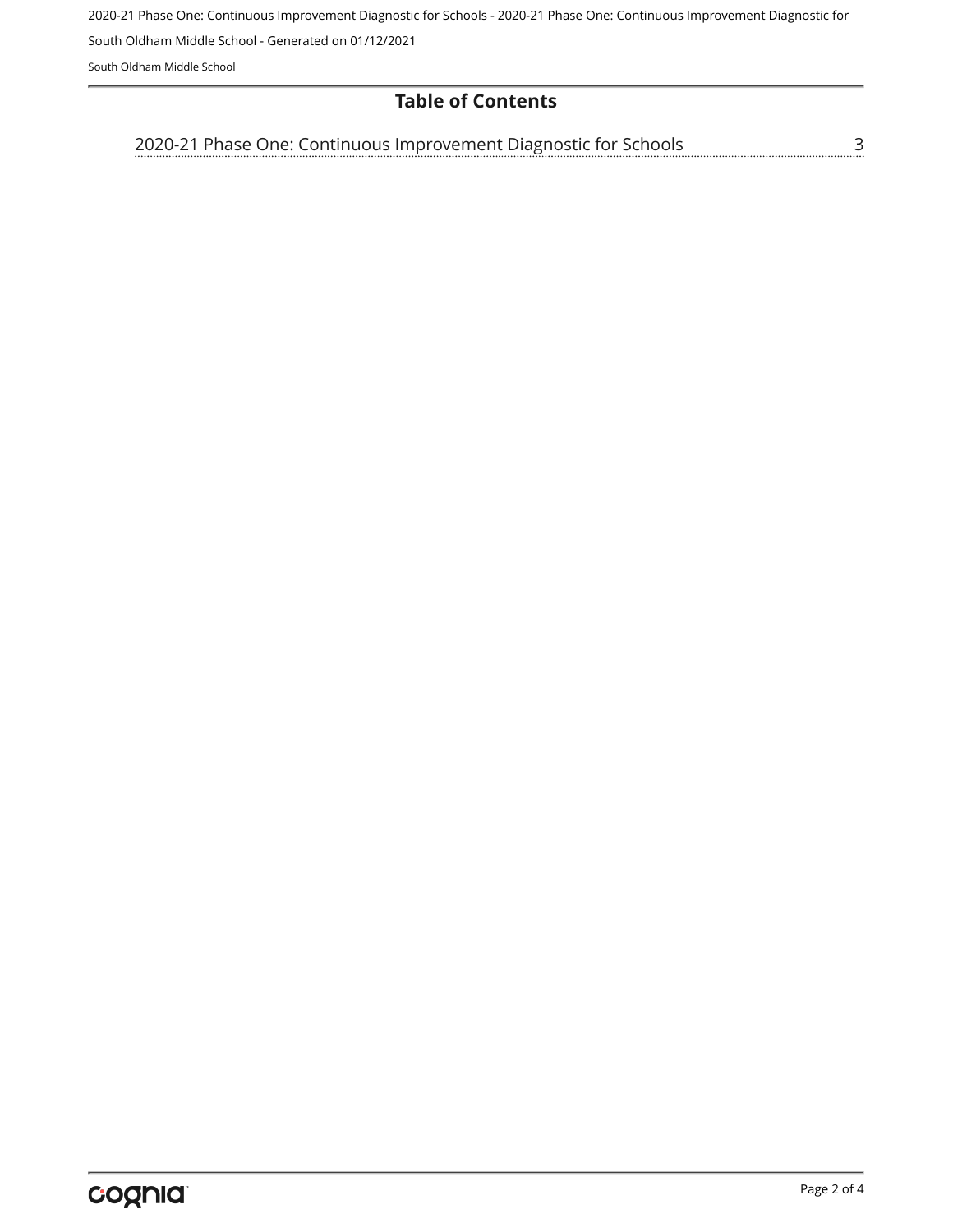2020-21 Phase One: Continuous Improvement Diagnostic for Schools - 2020-21 Phase One: Continuous Improvement Diagnostic for South Oldham Middle School - Generated on 01/12/2021 South Oldham Middle School

# <span id="page-2-0"></span>**2020-21 Phase One: Continuous Improvement Diagnostic for Schools**

. The **Comprehensive School Improvement Plan or CSIP** is defined as a *plan developed by the school council, or successor, and charter schools with the input of parents, faculty, and staff, based on a review of relevant data that includes targets, strategies, activities, and a time schedule to support student achievement and student growth, and to eliminate gaps among groups of students.*

The comprehensive school and district improvement plan process is outlined in 703 KAR 5:225. The requirements included in the administrative regulation are key components of the continuous improvement process in Kentucky and ultimately fulfillment of school, district, and state goals under the Kentucky State Plan as required by the Every Student Succeeds Act (ESSA).

While the regulation outlines a timeline for compliance purposes, the plan itself is a strategic and proven approach to improve processes and to ensure students achieve. The timeline for the school's 2020-21 diagnostics is as follows:

#### **Phase One: August 1 - October 1**

• Continuous Improvement Diagnostic for Schools

#### **Phase Two: October 1 - November 1**

- The Needs Assessment for Schools
- School Assurances
- School Safety Report

#### **Phase Three: November 1 - January 1**

- Comprehensive School Improvement Plan
- Executive Summary for Schools
- Closing the Achievement Gap Diagnostic for Schools
- Professional Development Plan for Schools

## **Phase Four: January 1 - December 31**

• Progress Monitoring

## *As principal of the school, I hereby commit to implementing continuous improvement processes with fidelity to support student achievement and student growth and to eliminate achievement gaps among groups of students.*

Please enter your name and date below to certify.